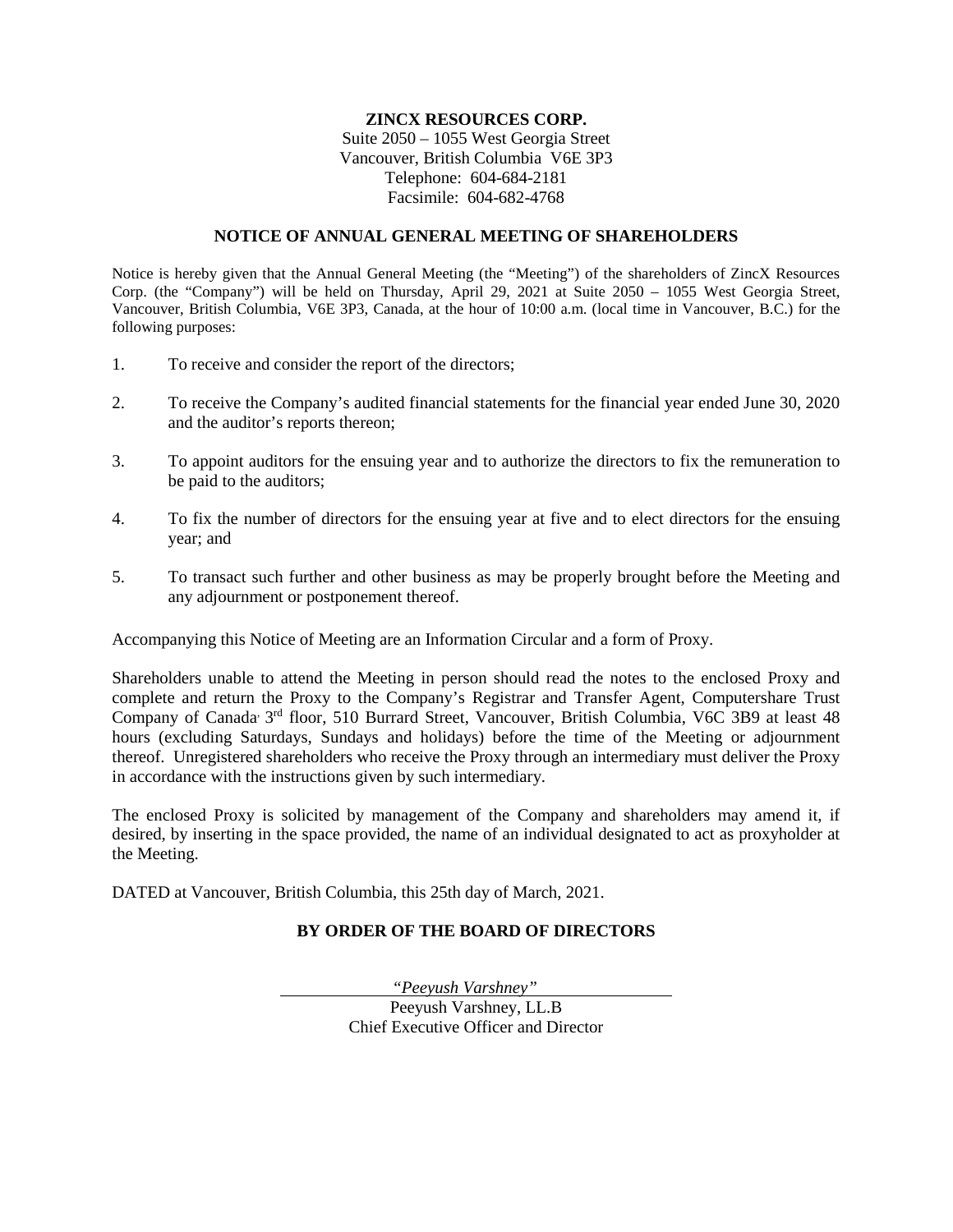## **ZINCX RESOURCES CORP.**

Suite 2050, 1055 West Georgia Street Vancouver, British Columbia V6E 3P3

### **INFORMATION CIRCULAR As of March 25, 2021 (unless otherwise noted)**

## **MANAGEMENT SOLICITATION OF PROXIES**

**This Information Circular is furnished to you in connection with the solicitation of proxies by management of ZincX Resources Corp. ("we", "us" or the "Company") for use at the Annual General Meeting (the "Meeting") of shareholders of the Company to be held on Thursday, April 29, 2021 and at any adjournment of the Meeting.** While it is expected that the solicitation will be made primarily by mail, proxies may be solicited personally or by telephone by directors, officers and employees of the Company.

All costs of this solicitation will be borne by the Company.

### **APPOINTMENT OF PROXY HOLDER**

The individuals named in the accompanying form of proxy (the "Proxy") are directors or officers of the Company. **A SHAREHOLDER WISHING TO APPOINT SOME OTHER PERSON OR COMPANY (WHO NEED NOT BE A SHAREHOLDER) TO ATTEND AND ACT FOR THE SHAREHOLDER AND ON THE SHAREHOLDER'S BEHALF AT THE MEETING HAS THE RIGHT TO DO SO, EITHER BY INSERTING SUCH PERSON'S NAME IN THE BLANK SPACE PROVIDED IN THE PROXY AND STRIKING OUT THE TWO PRINTED NAMES, OR BY COMPLETING ANOTHER PROXY**. A Proxy will not be valid unless it is completed, dated and signed and delivered to Computershare Trust Company of Canada, of 3<sup>rd</sup> Floor, 510 Burrard Street, Vancouver, BC, V6C 3B9, Canada not less than 48 hours (excluding Saturdays, Sundays and holidays) before the time for holding the Meeting or any adjournment of it or to the chair of the Meeting on the day of the Meeting or any adjournment of it.

### **NON-REGISTERED SHAREHOLDERS**

Only shareholders whose names appear on our records or validly appointed proxyholders are permitted to vote at the Meeting. Most of our shareholders are "non-registered" shareholders because their shares are registered in the name of nominee, such as a brokerage firm, bank, trust company, trustee or administrator of a self-administered RRSP, RRIF, RESP or similar plan or a clearing agency such as CDS Clearing and Depository Services Inc. (a "**Nominee**"). If you purchased your shares through a broker, you are likely a non-registered shareholder.

Non-registered holders who have not objected to their Nominee disclosing certain ownership information about themselves to us are referred to as "**NOBOs**". Those non-registered Holders who have objected to their Nominee disclosing ownership information about themselves to us are referred to as "**OBOs**".

In accordance with the securities regulatory policy, we have distributed copies of the Meeting materials, being the Notice of Meeting, this Information Circular, and the form of proxy, directly to the NOBOs and to the Nominees for onward distribution to OBOs. **The Company does not intend to pay for a Nominee to deliver to OBOs, therefore an OBO will not receive the materials unless the OBOs Nominee assumes the costs of delivery**.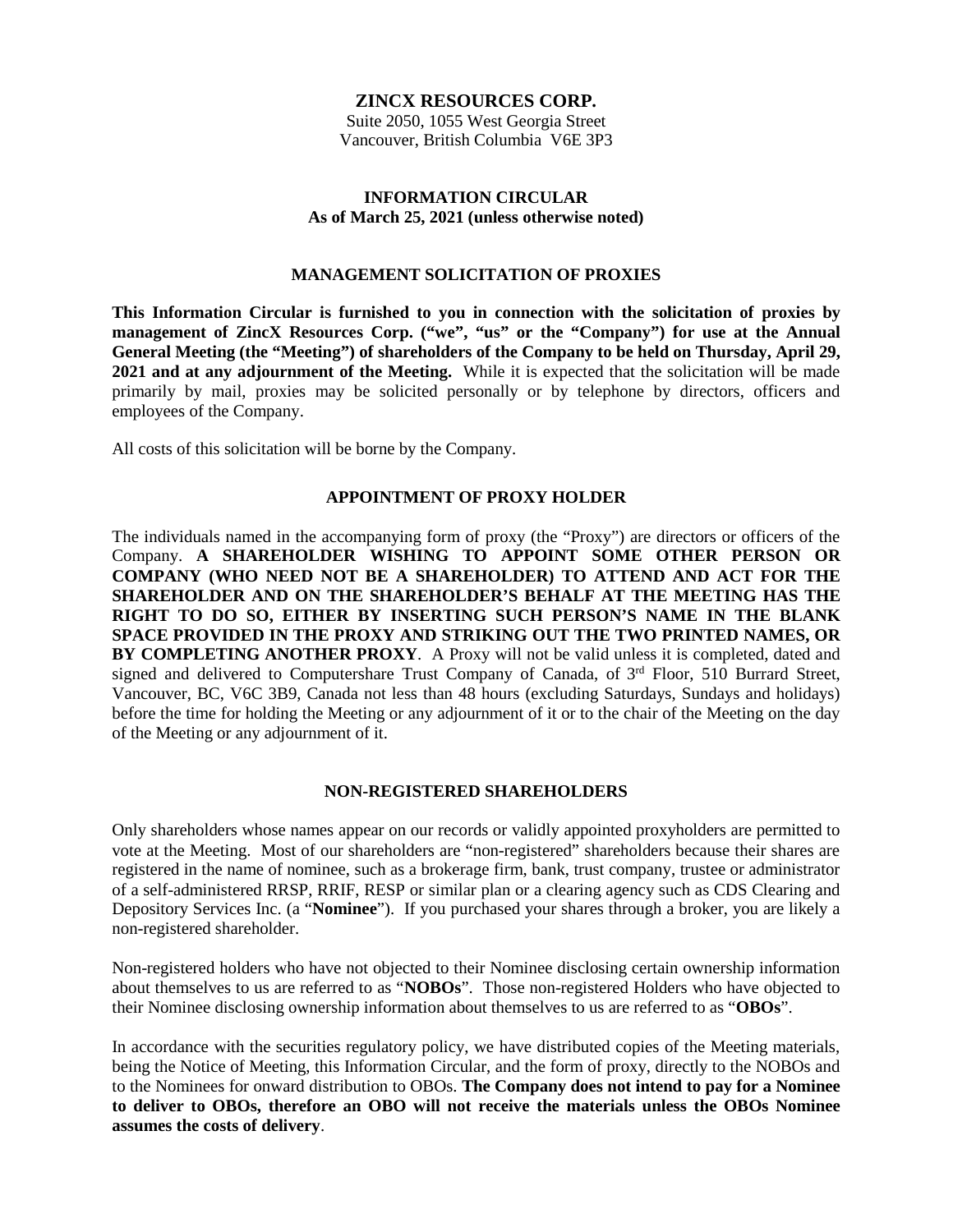Nominees are required to forward the Meeting materials to each OBO unless the OBO has waived the right to receive them. Shares held by Nominees can only be voted in accordance with the instructions of the non-registered shareholder. Meeting materials sent to non-registered holders who have not waived the right to receive Meeting Materials are accompanied by a request for voting instructions (a "**VIF**"). This form is instead of a proxy. By returning the VIF in accordance with the instructions noted on it, a nonregistered shareholder is able to instruct the registered shareholder (or Nominee) how to vote on behalf of the non-registered shareholder. VIFs, whether provided by the Company or by a Nominee, should be completed and returned in accordance with the specific instructions noted on the VIF.

In either case, the purpose of this procedure is to permit non-registered shareholders to direct the voting of the shares which they beneficially own. **Should a non-registered holder who receives a VIF wish to attend the Meeting or have someone else attend on his, her or its behalf, the non-registered shareholder may request a legal proxy as set forth in the VIF, which will give the non-registered shareholder or his, her or its nominee the right to attend and vote at the Meeting.** Non-registered shareholders should carefully follow the instructions set out in the VIF including those regarding when and where the VIF is to be delivered.

# **REVOCATION OF PROXY**

A shareholder who has given a Proxy may revoke it by an instrument in writing executed by the shareholder or by the shareholder's attorney authorized in writing or, if the shareholder is a corporation, by a duly authorized officer or attorney of the corporation, and delivered either to the Company, at Suite 2050 - 1055 West Georgia Street, P.O. Box 11121, Royal Centre, Vancouver, British Columbia, V6E 3P3 Canada, at any time up to and including the last business day preceding the day of the Meeting or any adjournment of it or to the chair of the Meeting on the day of the Meeting or any adjournment of it. **Only registered shareholders have the right to revoke a Proxy. Non-registered holders who wish to change their vote must, at least seven days before the Meeting, arrange for their respective Intermediaries to revoke the Proxy on their behalf.**

A revocation of a Proxy does not affect any matter on which a vote has been taken prior to the revocation

# **EXERCISE OF DISCRETION**

If the instructions in a Proxy are certain, the shares represented thereby will be voted on any poll by the persons named in the Proxy, and, where a choice with respect to any matter to be acted upon has been specified in the Proxy, the shares represented thereby will, on a poll, be voted or withheld from voting in accordance with the specifications so made.

## **Where no choice has been specified by the shareholder, such shares will, on a poll, be voted in accordance with the notes to Proxy.**

The enclosed Proxy, when properly completed and delivered and not revoked, confers discretionary authority upon the persons appointed proxyholders thereunder to vote with respect to any amendments or variations of matters identified in the Notice of Meeting and with respect to other matters which may properly come before the Meeting. At the time of the printing of this Information Circular, the management of the Company knows of no such amendment, variation or other matter which may be presented to the Meeting.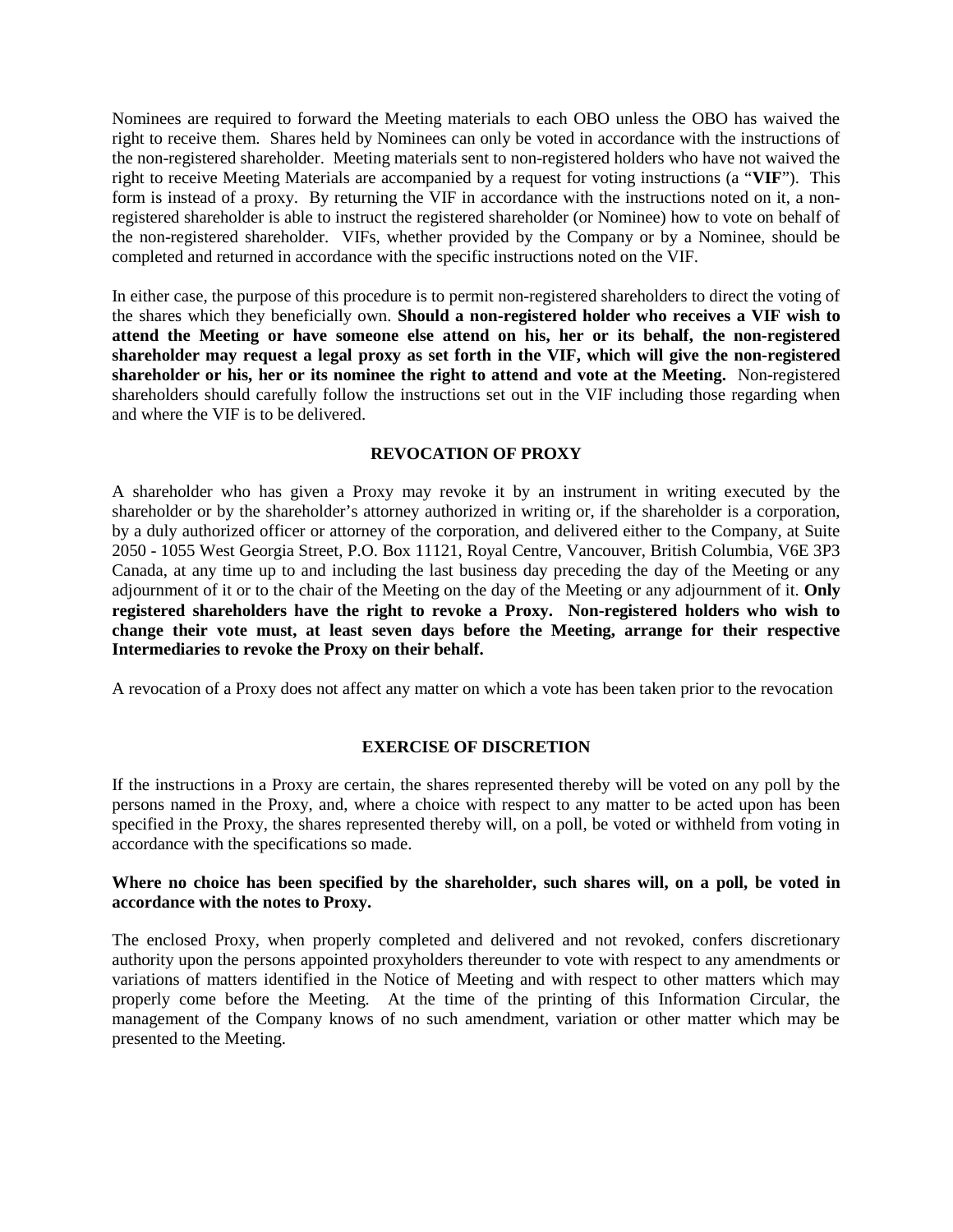# **VOTING SHARES AND PRINCIPAL SHAREHOLDERS**

The Company is authorized to issue an unlimited number of common shares without par value, of which 170,376,141 common shares were issued and outstanding as of the record date. The Company only has one class of shares.

Any shareholder of record at the close of business on March 25, 2021 who either personally attends the Meeting or who has completed and delivered a Proxy in the manner specified, subject to the provisions described above, shall be entitled to vote or to have such shareholder's shares voted at the Meeting.

Tongling Nonferrous Metals Group Holdings Co. Ltd. ("**Tongling**") owns 48,636,224 common shares carrying approximately 28.55% of all voting rights. To the knowledge of our directors and executive officers, no other person or company beneficially owns, directly or indirectly, or exercises control or direction over, shares carrying more than 10% of all voting rights.

## **NUMBER OF DIRECTORS**

Management of the Company is seeking shareholder approval of an ordinary resolution fixing the number of directors of the Company at five for the ensuing year.

# **ELECTION OF DIRECTORS**

The term of office for each of the present directors expires at the Meeting. **The persons named below will be presented for election at the Meeting as management's nominees.** Management does not contemplate that any of these nominees will be unable to serve as a director. Each director elected will hold office until the next annual general meeting of the Company or until his or her successor is elected or appointed, unless his or her office is earlier vacated in accordance with the Articles of the Company or the provisions of the *Business Corporations Act* (British Columbia).

The following table sets out the names of the nominees for election as directors, the province and country in which each is ordinarily resident, the period or periods during which each has served as a director, the position(s) held in the Company, their present principal occupations and the number of common shares of the Company or any of its subsidiaries beneficially owned by each, directly or indirectly, or over which control or direction is exercised, as at the date hereof.

| Name, Position(s) with the<br><b>Company and Place of</b><br>$Residence^{(1)}$                                                                   | Principal Occupation <sup>(2)</sup>                                                                                                                                                                                | Date(s) Served<br>as a Director<br><b>Since</b> | <b>Ownership or</b><br><b>Control Over</b><br><b>Voting Shares</b><br>$\text{Held}^{(2)}$ |
|--------------------------------------------------------------------------------------------------------------------------------------------------|--------------------------------------------------------------------------------------------------------------------------------------------------------------------------------------------------------------------|-------------------------------------------------|-------------------------------------------------------------------------------------------|
| Peeyush Varshney, LL.B. <sup>(3)</sup><br><b>President, Chief Executive</b><br><b>Officer, Chairman and Director</b><br>British Columbia, Canada | Barrister and Solicitor; Principal of<br>Varshney Capital Corp. ("VCC") from<br>November 1999 to present; director or<br>officer of several public companies listed<br>on the TSX and the TSX Venture<br>Exchange. | October 2004                                    | 516,375                                                                                   |
| Marco Strub $(3)$<br><b>Director</b><br>Zufikon, Switzerland                                                                                     | Principal of Sircon AG, a consulting<br>company based in Zurich, Switzerland;<br>director of various public and private<br>companies.                                                                              | November 2004                                   | 380,000                                                                                   |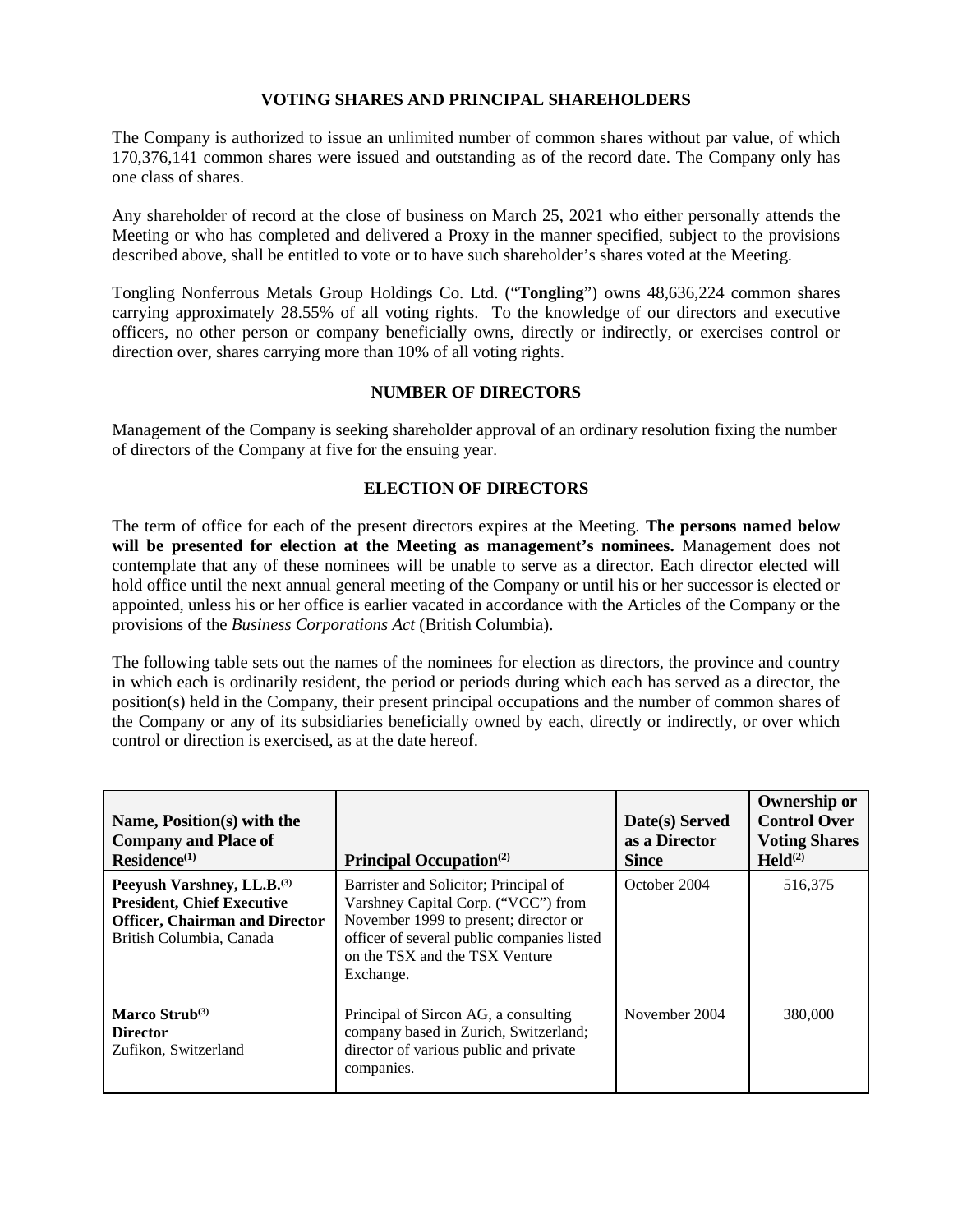| Name, Position(s) with the<br><b>Company and Place of</b><br>$Residence^{(1)}$                                   | Principal Occupation <sup>(2)</sup>                                                                                                                                                                                       | Date(s) Served<br>as a Director<br><b>Since</b> | <b>Ownership or</b><br><b>Control Over</b><br><b>Voting Shares</b><br>$\text{Held}^{(2)}$ |
|------------------------------------------------------------------------------------------------------------------|---------------------------------------------------------------------------------------------------------------------------------------------------------------------------------------------------------------------------|-------------------------------------------------|-------------------------------------------------------------------------------------------|
| John A. Thomas <sup>(3)</sup><br><b>Director</b><br>British Columbia, Canada                                     | Director of various public companies.                                                                                                                                                                                     | November 2007                                   | N <sub>il</sub>                                                                           |
| Praveen Varshney, FCPA, FCA<br><b>Chief Financial Officer and</b><br><b>Director</b><br>British Columbia, Canada | Chartered Accountant; Principal of VCC<br>from November 1999 to Present; director<br>and/or officer of several public companies<br>listed on the TSX, TSX Venture<br><b>Exchange and Canadian Securities</b><br>Exchange. | September 2010                                  | 86,000                                                                                    |
| Xinfu Hu<br><b>Director</b><br>Anhui, China                                                                      | Vice President of Tongling Nonferrous<br>Metals Group Holdings Co. Ltd and a<br>professional geological engineer.                                                                                                         | November 2018                                   | N <sub>i</sub>                                                                            |

Notes:

(1) For the purposes of disclosing positions held in the Company, "Company" includes the Company and any parent or subsidiary thereof.

(2) The information as to province and country of residence, principal occupation and number of shares beneficially owned by the nominees (directly or indirectly or over which control or direction is exercised) is not within the knowledge of the management of the Company and has been furnished by the respective nominees.

(3) Member of the Company's Audit Committee.

### **Cease Trade Orders, Bankruptcies, Penalties or Sanctions**

Other than as disclosed herein to the best of management's knowledge, no proposed director of the Company:

- (a) is, as at the date of the Information Circular, or has been within 10 years before the date of the Information Circular, a director, CEO or CFO of any company (including the Company) that:
	- (i) was subject to a cease trade or similar order or an order that denied such other issuer access to any exemption under securities legislation for more than thirty consecutive days, that was issued while the proposed director was acting in the capacity as director, CEO or CFO; or
	- (ii) was subject to a cease trade or similar order or an order that denied such other issuer access to any exemption under securities legislation for more than thirty consecutive days, that was issued after the proposed director ceased to be a director, CEO or CFO and which resulted from an event that occurred while that person was acting in the capacity as director, CEO or CFO; or
- (b) is, as at the date of this Information Circular, or has been within 10 years before the date of the Information Circular, a director or executive officer of any company (including the Company) that, while that person was acting in that capacity, or within a year of that person ceasing to act in that capacity, became bankrupt, made a proposal under any legislation relating to bankruptcy or insolvency or was subject to or instituted any proceedings, arrangement or compromise with creditors or had a receiver, receiver manager or trustee appointed to hold its assets; or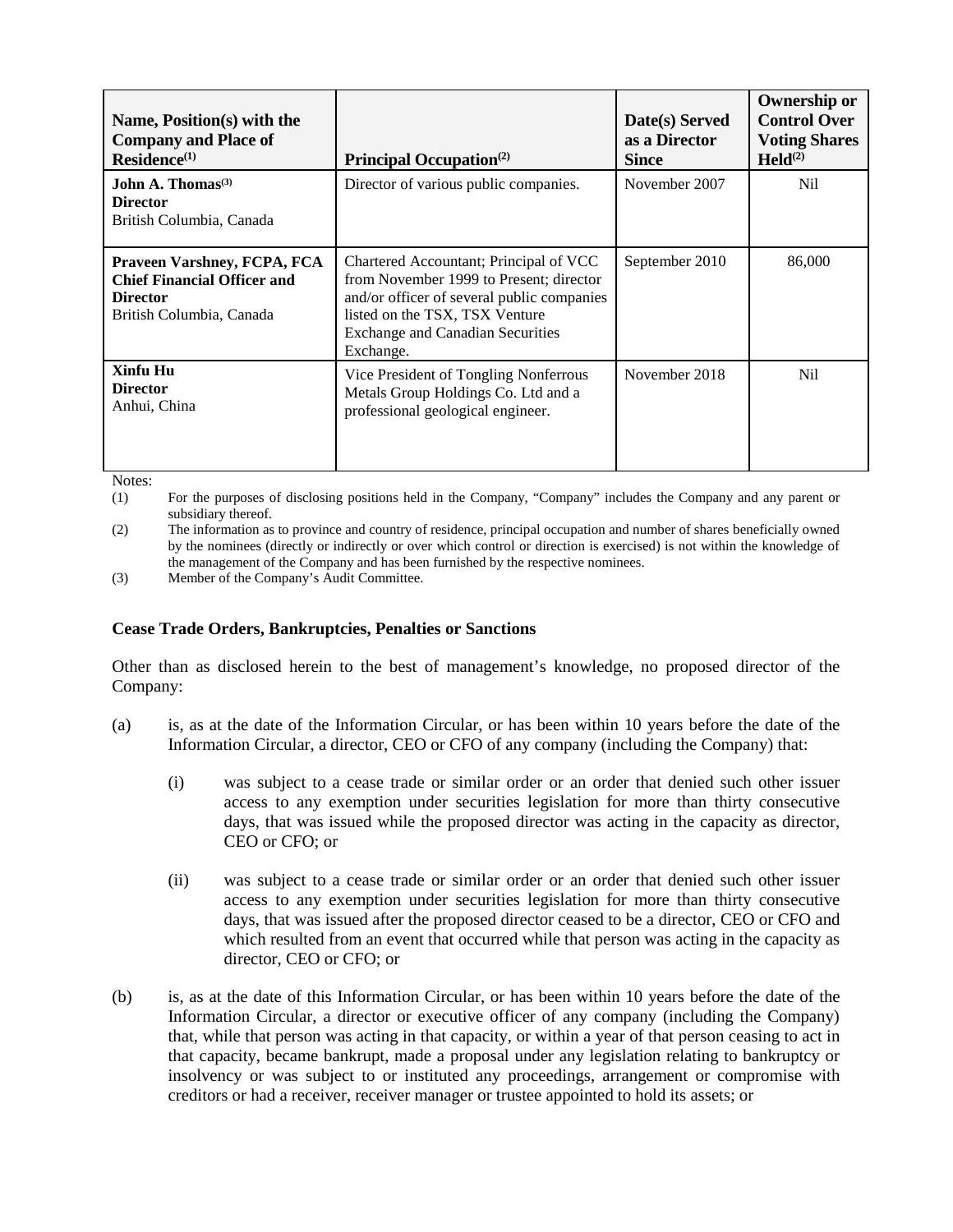- (c) has, within the 10 years before the date of this Information Circular, become bankrupt, made a proposal under any legislation relating to bankruptcy or insolvency, or become subject to or instituted any proceedings, arrangement or compromise with creditors, or had a receiver, receiver manager or trustee appointed to hold the assets of the proposed director; or
- (d) has been subject to any penalties or sanctions imposed by a court relating to securities legislation or by a securities regulatory authority or has entered into a settlement agreement with a securities regulatory authority; or
- (e) has been subject to any other penalties or sanctions imposed by a court or regulatory body that would likely be considered important to a reasonable securityholder in deciding whether to vote for a proposed director.

John A. Thomas was formerly a director of Appalaches Resources Inc. ("Appalaches") from October 2011 to October 2014. On January 20, 2015, upon a motion filed by LRC-RA LP, a secured creditor of Appalaches, the Bankruptcy and insolvency division of the Supreme Court of Nova Scotia issued an order appointing Ernst & Young Inc. as the receiver and manager of the assets, property and undertakings of Appalaches pursuant to the provisions of section 243 of the Bankruptcy and Insolvency Act (R.S.C. 1985, c. B-3), and section 43(9) of the Judicature Act (R.S.N.S., 1989, c.240).

# **DIRECTOR AND EXECUTIVE COMPENSATION**

The Company is a venture issuer and is disclosing its executive compensation in accordance with Form 51-102F6V.

The following persons are considered the "Named Executive Officers" or "NEOs" for the purposes of the disclosure:

(a) the Company's CEO, including an individual performing functions similar to a CEO;

(b) the Company's CFO, including an individual performing functions similar to a CFO;

(c) the most highly compensated executive officer of the Company and its subsidiaries, other than the CEO and CFO, at the end of the most recently completed financial year whose total compensation was more than \$150,000, as determined in accordance with subsection 1.3(5) of Form 51-102F6V Statement of Executive Compensation – Venture Issuers, for the June 30, 2020 year end; and

(d) each individual who would be a Named Executive Officer under paragraph (c) but for the fact the individual was not an executive officer of the Company and was not acting in a similar capacity at June 30, 2020.

## **Director and Named Executive Officer Compensation, excluding Compensation Securities**

The following table is a summary of compensation (excluding compensation securities) paid, awarded to or earned by the Named Executive Officers and any director who is not a Named Executive Officer for each of the Company's two most recently completed years.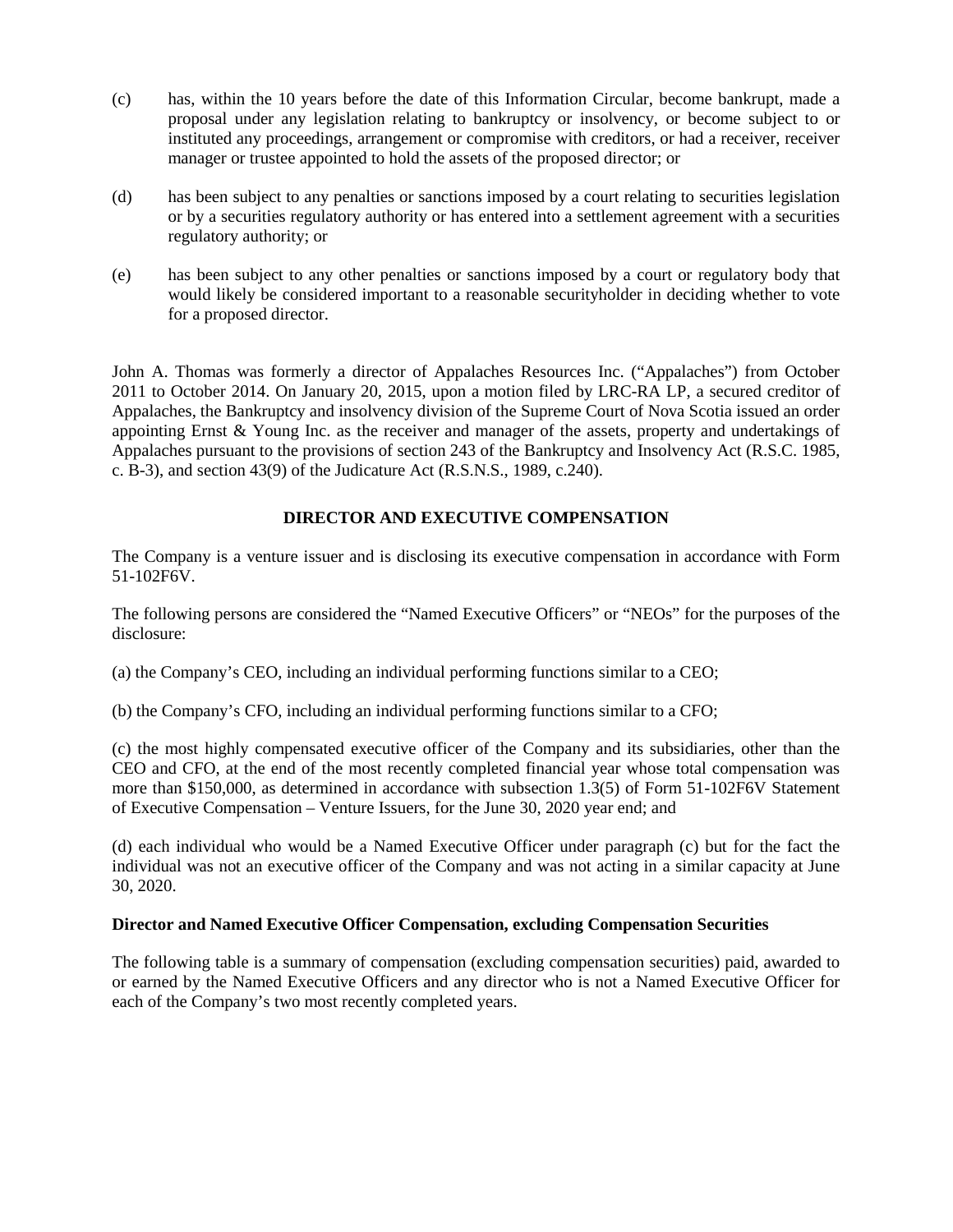| <b>Table of Compensation Excluding Compensation Securities</b> |             |                                                                   |                       |                                                       |                                       |                                              |                                     |
|----------------------------------------------------------------|-------------|-------------------------------------------------------------------|-----------------------|-------------------------------------------------------|---------------------------------------|----------------------------------------------|-------------------------------------|
| <b>Name and Position</b>                                       | Year<br>(1) | Salary,<br>consulting<br>fee,<br>retainer or<br>commission<br>\$) | <b>Bonus</b><br>$($)$ | <b>Committee</b><br>or Meeting<br>$Fees^{(4)}$<br>\$) | Value of<br><b>Perquisites</b><br>\$) | Value of all<br>other<br>compensation<br>\$) | <b>Total</b><br>compensation<br>\$) |
|                                                                | 2020        | N <sub>il</sub>                                                   | N <sub>il</sub>       | Nil                                                   | Note 2                                | $118,666^{(3)}$                              | 118,666                             |
| <b>Peeyush Varshney</b><br>President and CEO                   |             |                                                                   |                       |                                                       |                                       |                                              |                                     |
|                                                                | 2019        | N <sub>il</sub>                                                   | 10,085                | 5,000                                                 | Note 2                                | $138,000^{(3)}$                              | 153,085                             |
| <b>Praveen Varshney</b>                                        | 2020        | N <sub>il</sub>                                                   | Nil                   | Nil                                                   | Note 2                                | $118,666^{(3)}$                              | 118,666                             |
| <b>CFO</b>                                                     | 2019        | N <sub>il</sub>                                                   | 10,085                | 5,000                                                 | Note 2                                | $138,000^{(3)}$                              | 153,085                             |
| <b>Marco Strub</b>                                             | 2020        | $11,500^{(5)}$                                                    | Nil                   | N <sub>il</sub>                                       | Nil                                   | N <sub>il</sub>                              | 11,500                              |
| Director                                                       | 2019        | $15,000^{(5)}$                                                    | Nil                   | 5,000                                                 | N <sub>il</sub>                       | N <sub>il</sub>                              | 20,000                              |
| <b>John A.Thomas</b>                                           | 2020        | N <sub>il</sub>                                                   | Nil                   | Nil                                                   | Nil                                   | N <sub>il</sub>                              | Nil                                 |
| Director                                                       | 2019        | N <sub>il</sub>                                                   | N <sub>il</sub>       | 5,000                                                 | N <sub>il</sub>                       | N <sub>il</sub>                              | 5,000                               |
| Xinfu $Hu^{(5)}$                                               | 2020        | N <sub>il</sub>                                                   | N <sub>il</sub>       | N <sub>il</sub>                                       | N <sub>il</sub>                       | Nil                                          | Nil                                 |
| Director                                                       | 2019        | N <sub>il</sub>                                                   | N <sub>il</sub>       | N <sub>il</sub>                                       | N <sub>il</sub>                       | N <sub>il</sub>                              | N <sub>il</sub>                     |

Notes:

(1) Financial year ended June 30.

(2) The value of perquisites, if any, was less than \$15,000.

(3) Pursuant to a management and administrative services agreement between the Company and VCC dated July 1, 2011 and May 1, 2014 and amended on March 2, 2020 (the "**Management and Administrative Services Agreement**"). VCC is a B.C. private company partially owned by Peeyush Varshney. Praveen Varshney is a director of VCC and Peeyush Varshney is a director and corporate secretary of VCC. See "Management Contracts" below.

(4) Represents all fees awarded, earned, paid or payable in cash for services as a director.

(5) Paid as consulting fees to Sircon AG of which Mr. Strub is the principal.

### **Stock Options and Other Compensation Securities**

The following table discloses all compensation securities granted or issued during the most recently completed financial year ended June 30, 2020 for services provided or to be provided, directly or indirectly, to the Company or any of its subsidiaries.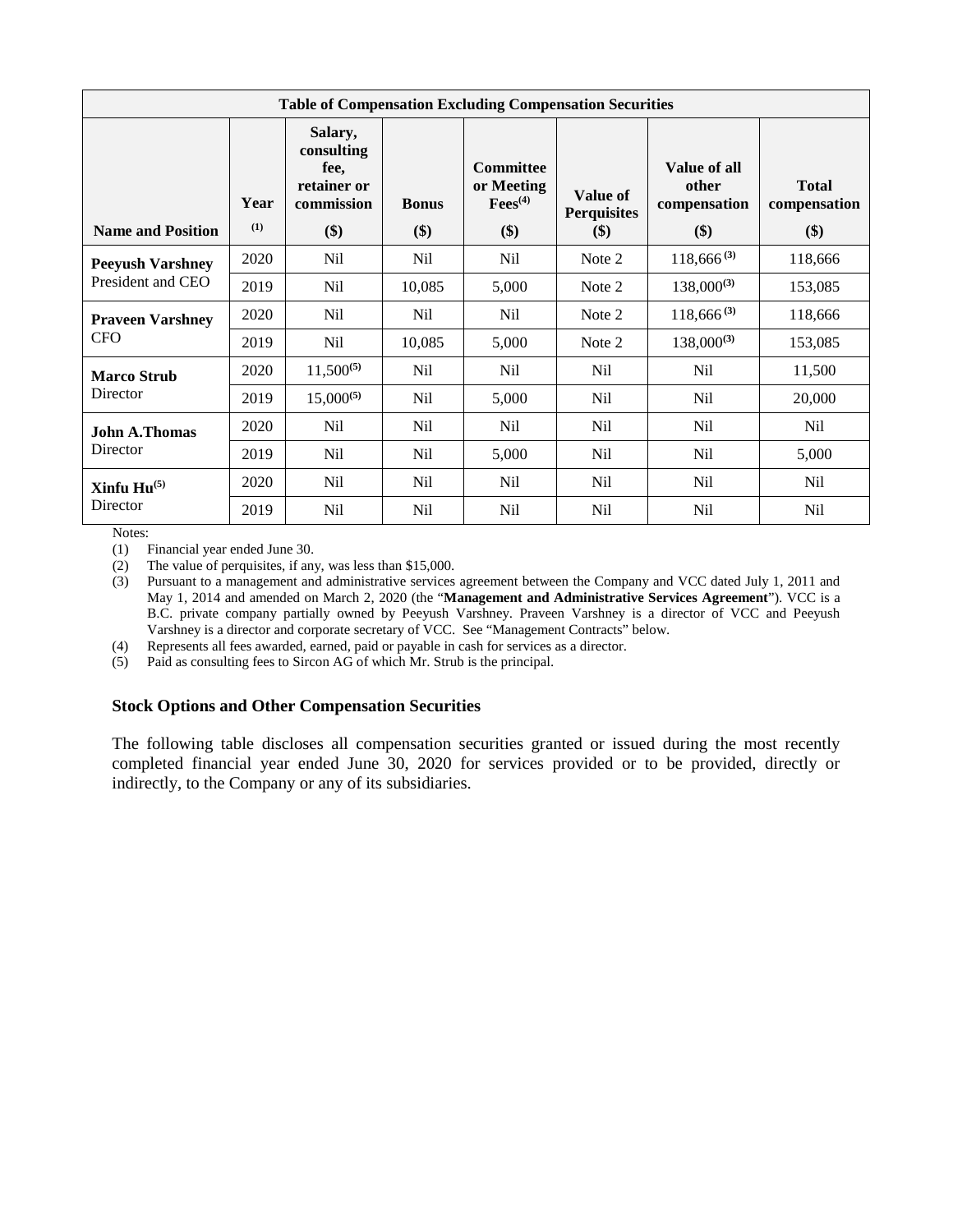| <b>Compensation Securities</b>               |                                                                      |                                                                                                                                             |                           |                                                                   |                                                                                                    |                                                                                                                                                |                    |
|----------------------------------------------|----------------------------------------------------------------------|---------------------------------------------------------------------------------------------------------------------------------------------|---------------------------|-------------------------------------------------------------------|----------------------------------------------------------------------------------------------------|------------------------------------------------------------------------------------------------------------------------------------------------|--------------------|
| Name and<br><b>Position</b>                  | Type of<br>Compensa<br>tion<br><b>Security</b><br>(Common<br>Shares) | Number of<br><b>Compensation</b><br>Securities,<br>Number of<br>Underlying<br><b>Securities and</b><br><b>Percentage of</b><br><b>Class</b> | Date of Issue or<br>Grant | Issue,<br><b>Conversion</b><br>or Exercise<br><b>Price</b><br>\$) | <b>Closing Price</b><br>of Security or<br>Underlying<br><b>Security on</b><br>Date of Grant<br>\$) | <b>Closing</b><br><b>Price of</b><br><b>Security</b><br>$\mathbf{or}$<br>Underlyi<br>$\mathbf{ng}$<br><b>Security</b><br>at Year<br>End $(\$)$ | <b>Expiry Date</b> |
| <b>Peeyush Varshney</b><br>President and CEO | Options                                                              | 850,000                                                                                                                                     | February 6, 2020          | 0.12                                                              | 0.11                                                                                               | 0.085                                                                                                                                          | February 6, 2030   |
| <b>Praveen Varshney</b><br><b>CFO</b>        | Options                                                              | 850,000                                                                                                                                     | February 6, 2020          | 0.12                                                              | 0.11                                                                                               | 0.085                                                                                                                                          | February 6, 2030   |
| <b>Marco Strub</b><br>Director               | Options                                                              | 200,000                                                                                                                                     | February 6, 2020          | 0.12                                                              | 0.11                                                                                               | 0.085                                                                                                                                          | February 6, 2030   |
| <b>John A. Thomas</b><br>Director            | Options                                                              | 115,000                                                                                                                                     | February 6, 2020          | 0.12                                                              | 0.11                                                                                               | 0.085                                                                                                                                          | February 6, 2030   |
| Xinfu Hu<br>Director                         | Options                                                              | Nil                                                                                                                                         | N/A                       | N/A                                                               | N/A                                                                                                | N/A                                                                                                                                            | N/A                |

No Compensation Securities were exercised by any Name Executive Officers or directors during the financial year ended June 30, 2020.

For information about the Company's current stock option plan and the process the Company uses to grant option-based awards, please see previous information circulars filed under the Company's profile on SEDAR at [www.sedar.com.](http://www.sedar.com)

### **Employment, consulting and management agreements**

See "Management Contracts" below.

### **Oversight and description of director and Named Executive Officer compensation**

#### *Director Compensation*

During the financial year ended June 30, 2020, there were five directors of the Company and Peeyush Varshney and Praveen Varshney were the only directors who are also Named Executive Officers.

Effective July 1, 2011, the directors each receive \$10,000 per annum and paid quarterly. Directors' fees were terminated effectively December 31, 2018.

### *Named Executive Officer Compensation*

The Board as a whole determines executive compensation from time to time. The Company does not have a formal compensation policy. The main objectives the Company hopes to achieve through its compensation are to attract and retain executives critical to the Company's success, who will be key in helping the Company achieve its corporate objectives and increase shareholder value. The Company looks at industry standards when compensating its executive officers.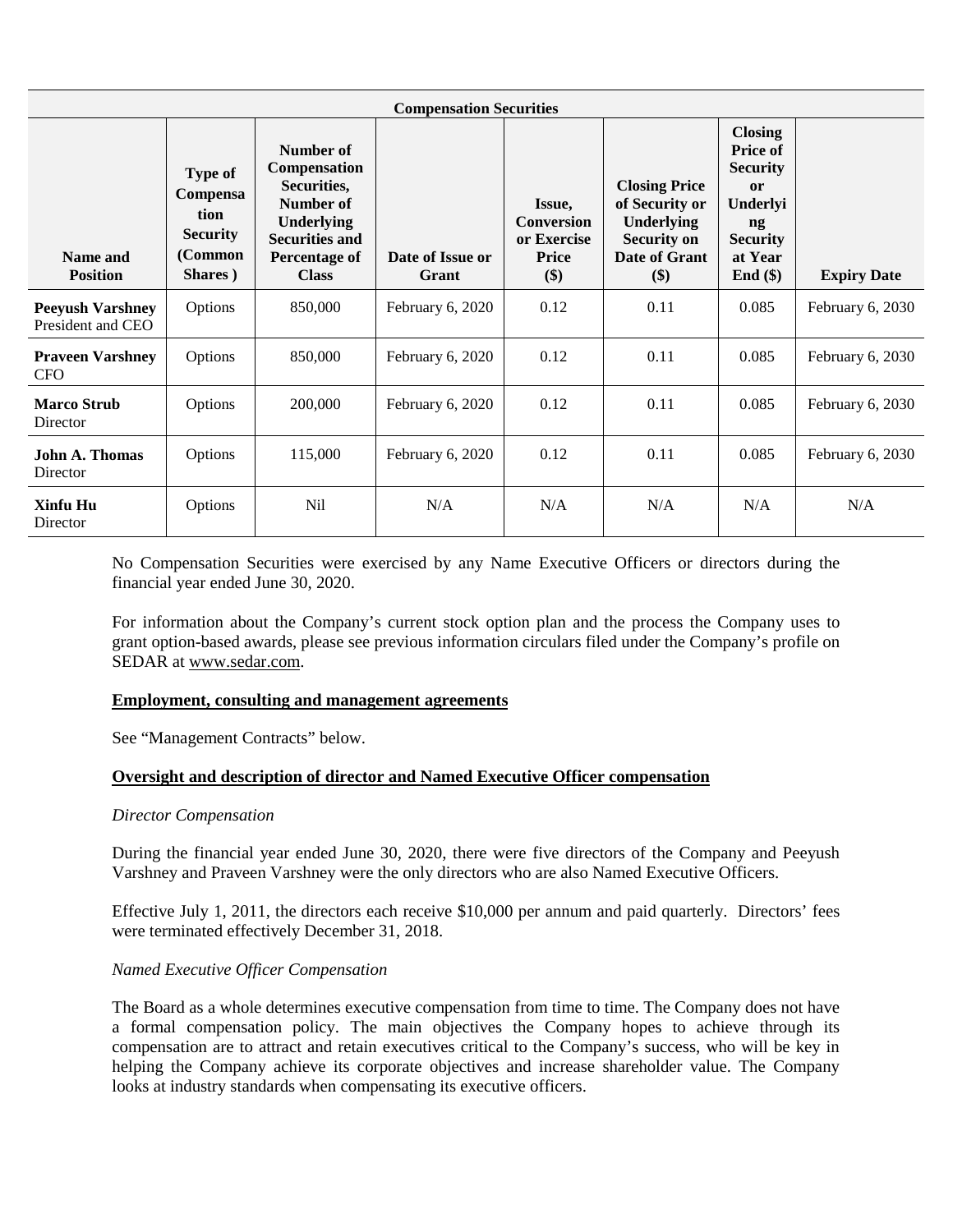During the financial year ended June 30, 2020, Peeyush Varshney and Praveen Varshney received \$118,666 in compensation. Compensation to Peeyush Varshney and Praveen Varshney consisted of management and administrative fees from the Management and Administrative Services Agreement. Peeyush Varshney is a shareholder, director and corporate secretary of VCC and Praveen Varshney is a director of VCC. 2,015,000 Incentive stock options were granted to the Executive Officers and Directors during the financial year ended June 30, 2020. See "*Compensation Securities*" Table above.

# **SECURITIES AUTHORIZED FOR ISSUANCE UNDER EQUITY COMPENSATION PLANS**

On November 21, 2007, the Company adopted a 20% fixed stock option plan (the "20% Plan"), which was approved by the shareholders on November 21, 2007. The 20% Plan was subsequently amended by Amendment No. 1 dated August 26, 2010. On December 13, 2018, the Company adopted the Amended and Restated Stock Option Plan (the "**Amended and Restated Plan**"), under which the maximum number of common shares of the Company reserved for issuance was increased from 20,557,283 to 33,774,275.

The only equity compensation plan the Company had in place as of the financial year ended June 30, 2020 was the Amended and Restated Plan.

The following table sets out equity compensation plan information as at the financial year ended June 30, 2020

| <b>Plan Category</b>                                            | <b>Number of Common</b><br><b>Shares to be issued</b><br>upon exercise of<br>outstanding options,<br>warrants and rights | Weighted-average<br>exercise price of<br>outstanding<br>options | <b>Number of Common</b><br><b>Shares remaining</b><br>available for future<br>issuance under equity<br>compensation plans |
|-----------------------------------------------------------------|--------------------------------------------------------------------------------------------------------------------------|-----------------------------------------------------------------|---------------------------------------------------------------------------------------------------------------------------|
| Equity compensation plans<br>approved by securityholders        | 9,610,000                                                                                                                | 0.21                                                            | 17, 134, 275                                                                                                              |
| Equity compensation plans<br>not approved by<br>securityholders | N/A                                                                                                                      | N/A                                                             | N/A                                                                                                                       |
| <b>Total</b>                                                    | 9,610,000                                                                                                                | 0.21                                                            | 17, 137, 275                                                                                                              |

# **INDEBTEDNESS OF DIRECTORS AND EXECUTIVE OFFICERS**

As at the date of this Information Circular, no executive officer, director, employee or former executive officer, director or employee of the Company or any of its subsidiaries is indebted to the Company, or any of its subsidiaries, nor are any of these individuals indebted to another entity which indebtedness is the subject of a guarantee, support agreement, letter of credit or other similar arrangement or understanding provided by the Company, or any of its subsidiaries.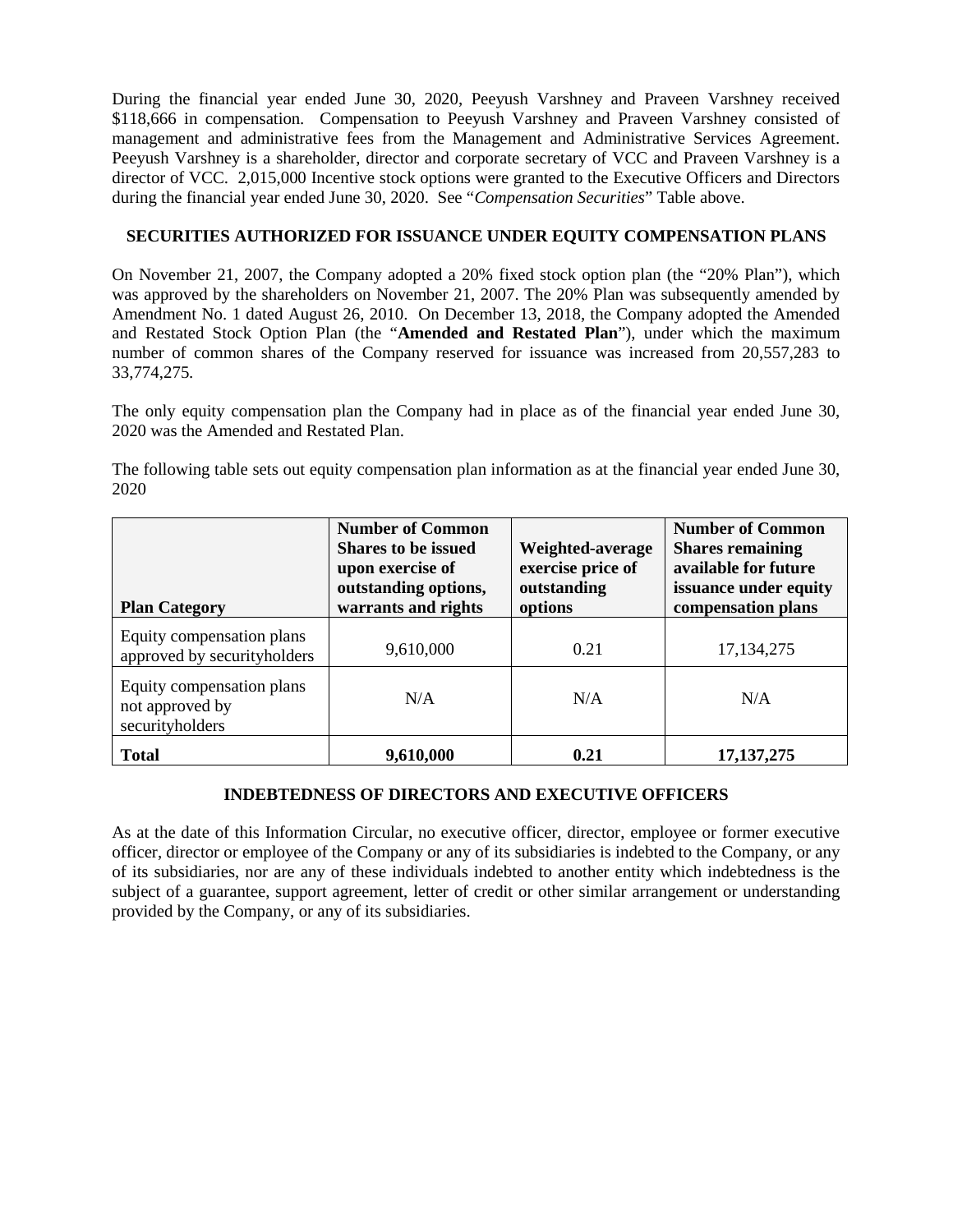# **INTEREST OF CERTAIN PERSONS IN MATTERS TO BE ACTED UPON**

Except as set out in this Information Circular, no person who has been a director or executive officer of the Company at any time since the beginning of the Company's last financial year, no proposed nominee of management of the Company for election as a director of the Company and no associate or affiliate of the foregoing persons, has any material interest, direct or indirect, by way of beneficial ownership or otherwise, in matters to be acted upon at the Meeting other than the election of Directors and the approval of the stock option plan.

# **INTEREST OF INFORMED PERSONS IN MATERIAL TRANSACTIONS**

Except as disclosed in this Information Circular, since the commencement of the Company's most recently completed financial year, no informed person of the Company, nominee for director or any associate or affiliate of an informed person or nominee, had any material interest, direct or indirect, in any transaction or any proposed transaction which has materially affected or would materially affect the Company or any of its subsidiaries. An "informed person" means: (a) a director of executive officer of the Company; (b) a director or executive officer of a person or company that is itself an informed person or subsidiary of the Company; (c) any person or company who beneficially owns, directly or indirectly, voting securities of the Company or who exercises control or direction over voting securities of the Company or a combination of both carrying more than 10% of the voting rights other than voting securities held by the person or company as underwriter in the course of a distribution; and (d) the Company itself, if and for so long as it has purchased, redeemed or otherwise acquired any of its shares.

# **AUDIT COMMITTEE**

# **Composition of Audit Committee**

As at the date of this Information Circular, the Audit Committee is composed of Peeyush Varshney, Marco Strub and John A. Thomas. Marco Strub and John A. Thomas are "independent" because they are not executive officers or employees of the Company. Peeyush Varshney is not "independent" because he is the Company's President and CEO. All three members are "financially literate" as that term is defined in National Instrument 52-110 *Audit Committees* ("NI 52-110").

| <b>Relevant Education and Experience of Audit Committee Members</b> |  |  |
|---------------------------------------------------------------------|--|--|
|---------------------------------------------------------------------|--|--|

| Peeyush Varshney | <b>Not</b><br>independent | Financially<br>Literate | Mr. Varshney serves as a director for various private<br>and public companies and has an understanding of<br>financial issues that<br>exploration<br>impact<br>the<br>companies.                                                                            |
|------------------|---------------------------|-------------------------|-------------------------------------------------------------------------------------------------------------------------------------------------------------------------------------------------------------------------------------------------------------|
| Marco Strub      | Independent               | Financially<br>Literate | Master of Arts from the University of St. Gallen<br>(Switzerland).<br>Mr. Strub is currently a principal of Sircon AG, a<br>consulting company based in Zurich, Switzerland.<br>Mr. Strub serves as a director for various private and<br>public companies. |
| John A.Thomas    | Independent               | Financially<br>Literate | Mr. Thomas serves as a director for various private<br>and public companies and has an understanding of<br>financial issues that<br>exploration<br>impact<br>the<br>companies.                                                                              |

The text of the Audit Committee Charter is attached below: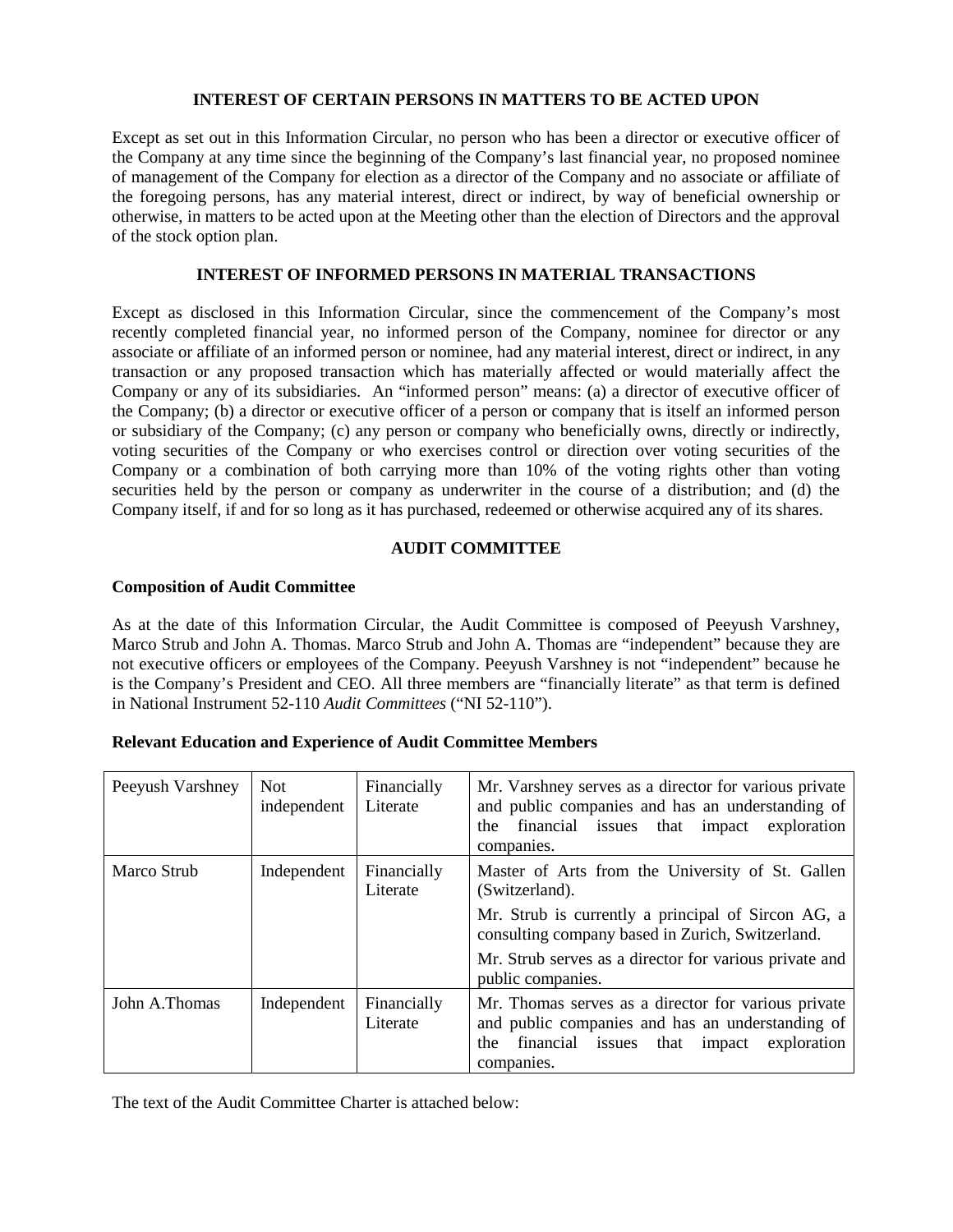# **Charter of the Audit Committee of the Board of Directors of ZincX Resources Corp. (the "Company")**

# **Article 1 – Mandate and Responsibilities**

The Audit Committee is appointed by the board of directors of the Company (the "**Board**") to oversee the accounting and financial reporting process of the Company and audits of the financial statements of the Company. The Audit Committee's primary duties and responsibilities are to:

(a) recommend to the Board the external auditor to be nominated for the purpose of preparing or issuing an auditor's report or performing other audit, review or attest services for the Company;

(b) recommend to the Board the compensation of the external auditor;

(c) oversee the work of the external auditor engaged for the purpose of preparing or issuing an auditor's report or performing other audit, review or attest services for the Company, including the resolution of disagreements between management and the external auditor regarding financial reporting;

(d) pre-approve all non-audit services to be provided to the Company or its subsidiaries by the Company's external auditor;

(e) review the Company's financial statements, MD&A and annual and interim earnings press releases before the Company publicly discloses this information;

(f) be satisfied that adequate procedures are in place for the review of all other public disclosure of financial information extracted or derived from the Company's financial statements, and to periodically assess the adequacy of those procedures;

(g) establish procedures for:

(i) the receipt, retention and treatment of complaints received by the Company regarding accounting, internal accounting controls or auditing matters; and

(ii) the confidential, anonymous submission by employees of the Company of concerns regarding questionable accounting or auditing matters; and

(h) review and approve the Company's hiring policies regarding partners, employees and former partners and employees of the present and former external auditor of the Company.

The Board and management will ensure that the Audit Committee has adequate funding to fulfill its duties and responsibilities.

# **Audit Fees, Audit –Related Fees, Tax Fees and all other Fees**

In the following table, "audit fees" are fees billed by the Company's external auditor for services provided in auditing the Company's annual financial statements for the subject year. "Audit-related fees" are fees not included in audit fees that are billed by the auditor for assurance and related services that are reasonably related to the performance of the audit or review of the Company's financial statements. "Tax fees" are fees billed by the auditor for professional services rendered for tax compliance, tax advice and tax planning. "All other fees" are fees billed by the auditor for products and services not included in the foregoing categories.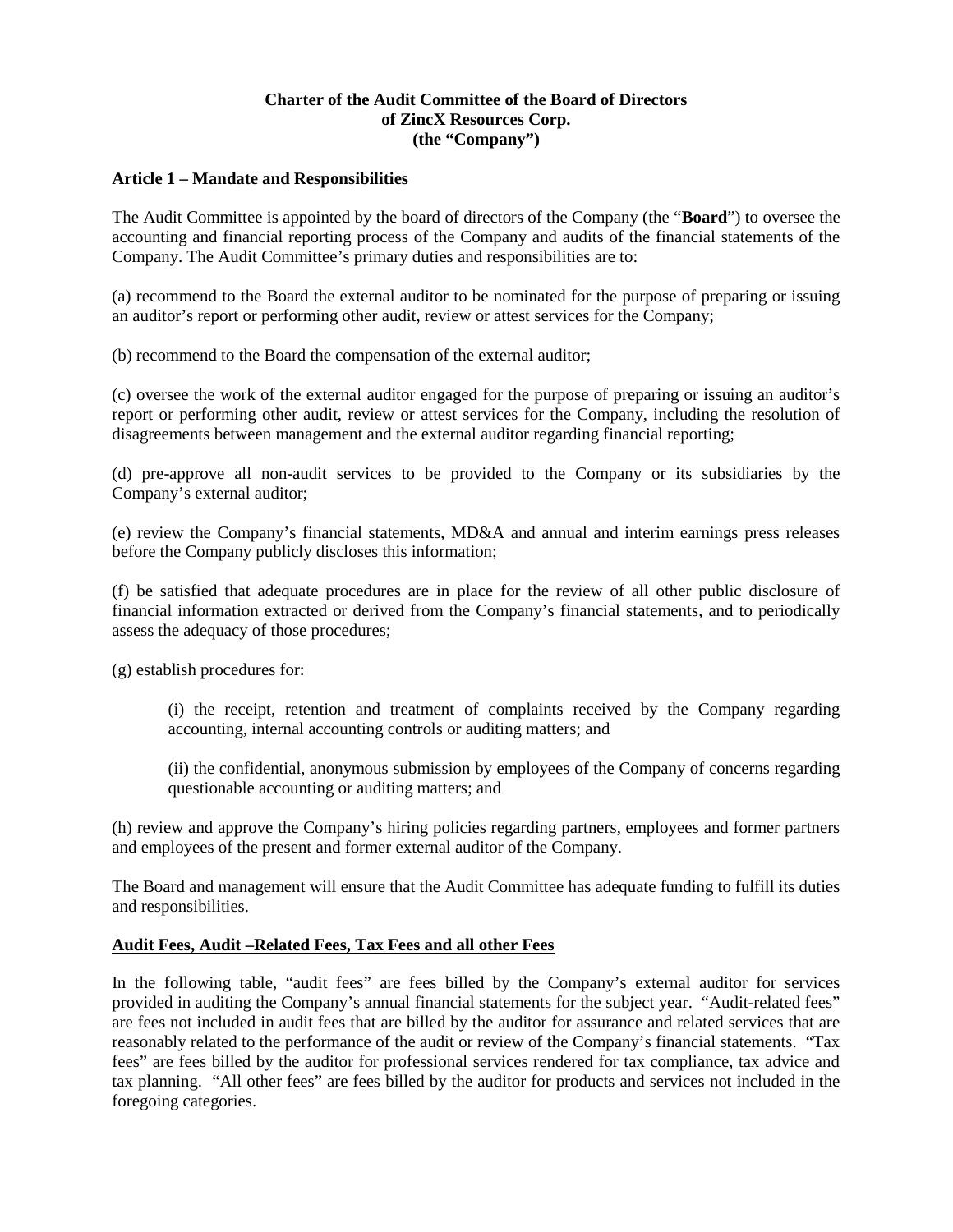The fees paid by the Company to its auditor in each of the last two financial years, by category, are as follows:

| <b>Financial Year</b><br>End | <b>Audit Fees</b> | <b>Audit Related</b><br><b>Fees</b> | <b>Tax Fees</b> | <b>All Other Fees</b> |
|------------------------------|-------------------|-------------------------------------|-----------------|-----------------------|
| June 30, 2020                | \$37,958          | Nil                                 | \$5,500         | Nil                   |
| June 30, 2019                | \$34,414          | Nil                                 | \$5,500         | Nil                   |

# **Reliance on Exemptions in NI 52-110 regarding Audit Committee Composition & Reporting Obligations**

Since the Company is a venture issuer, it relies on the exemption contained in section 6.1 of NI 52-110 from the requirements of Part 3 Composition of the Audit Committee and Part 5 Reporting Obligations of NI 52-110 (which requires certain prescribed disclosure about the Audit Committee in this Information Circular).

# **APPOINTMENT AND REMUNERATION OF AUDITOR**

Shareholders will be asked to approve the appointment of Davidson & Company LLP, Chartered Accountants, as the auditor of the Company to hold office until the next annual general meeting of the shareholders at a remuneration to be fixed by the directors.

# **CORPORATE GOVERNANCE**

The Company graduated to Tier 1 of the Exchange on April 24, 2006. Section 16.3 of Exchange Policy 3.1 requires a Tier 1 issuer to disclose its corporate governance practices using the disclosure requirements in National Instrument 58-101 *Disclosure of Corporate Governance Practices* ("**NI 58- 101**") that apply to issuers listed on the Toronto Stock Exchange. Accordingly, the following is a summary of the Company's corporate governance disclosure required by Form 58-101F1 of NI 58-101, because Form 58-101F1 is the form of corporate governance disclosure that applies to issuers listed on the Toronto Stock Exchange*.*

## **Board of Directors**

The Board, at present, is composed of five directors, two of whom are executive officers of the Company and three of whom are considered to be "independent", as that term is defined in applicable securities legislation. John A. Thomas, Marco Strub and Xinfu Hu are considered to be independent directors. Peeyush Varshney and Praveen Varshney, by reason of them being the CEO and CFO of the Company, respectively, are not independent. See the heading "Management Contracts" for further details of compensation paid to Mr. Peeyush Varshney and Mr. Praveen Varshney. In determining whether a director is independent, the Board chiefly considers whether the director has a relationship which could, or could be perceived to interfere with the director's ability to objectively assess the performance of management.

The independent directors of the board do not hold regularly scheduled meetings at which nonindependent directors are not in attendance. However, the size of the Board and the nature of the Company's operations ensure that open and candid discussion among the independent directors is possible.

The following table identifies the directors of the Company, and nominees for election as a director of the Company, that are also directors of other reporting issuers: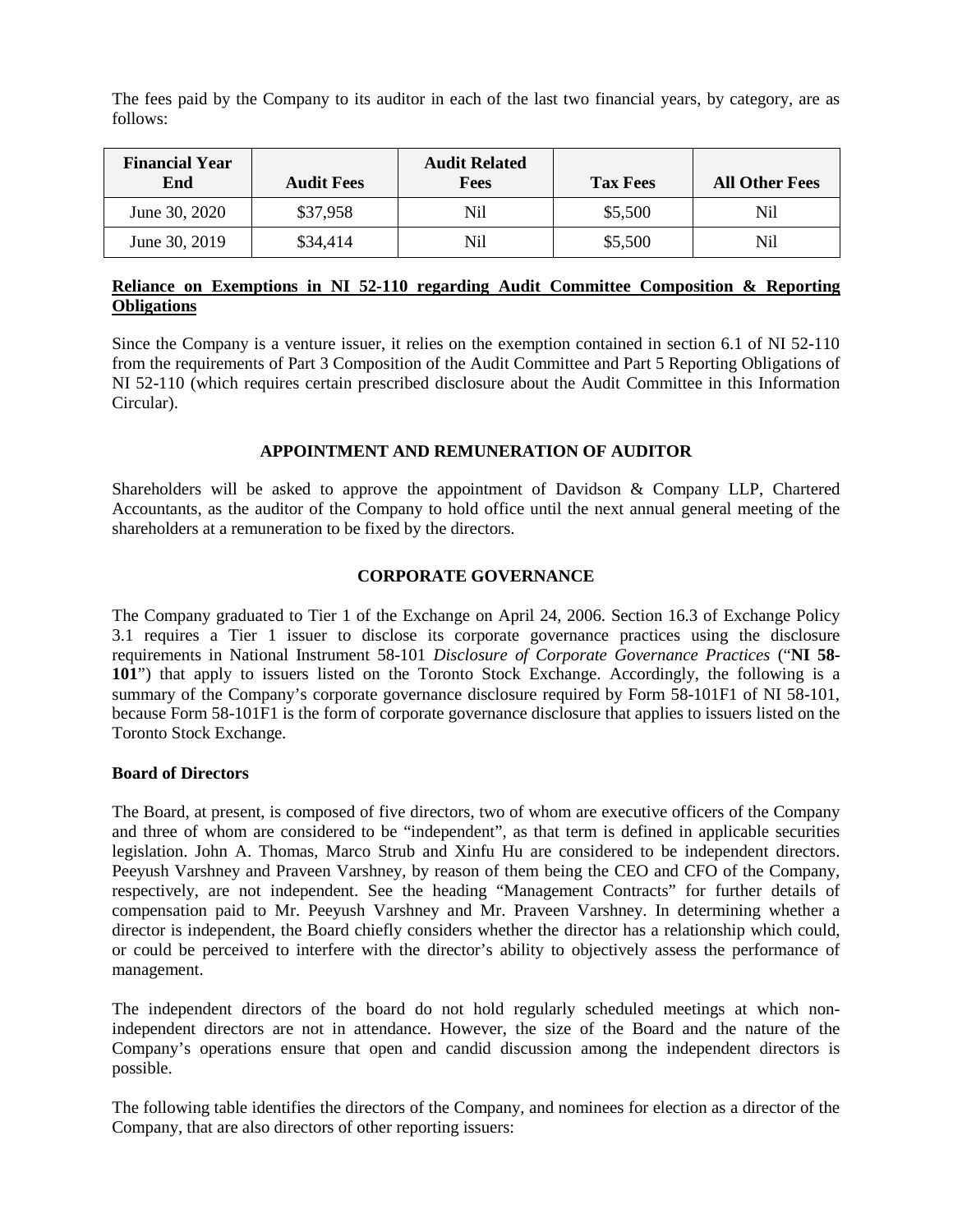| <b>Name of Director</b> | Other reporting issuer (or equivalent in a foreign jurisdiction) |
|-------------------------|------------------------------------------------------------------|
| Peeyush Varshney        | E3 Metals Corp.                                                  |
|                         | PKS Capital Corp.                                                |
|                         | Mojave Jane Brands Inc.                                          |
| Marco Strub             | Taal Distributed Information Technologies Inc.                   |
|                         | Triumph Gold Corp.                                               |
| Praveen Varshney        | AAJ Capital 2 Corp.                                              |
|                         | AAJ Capital 3 Corp.                                              |
| John A. Thomas          | Cassius Ventures Ltd.                                            |
|                         | PPX Mining Corp.                                                 |
| Xinfu Hu                | None                                                             |

# **Board Mandate**

The Board does not have a written mandate. The Board is responsible for approving long-term strategic plans and annual operating plans and budgets recommended by management. Board consideration and approval is also required for material contracts and business transactions, and all debt and equity financing transactions.

The Board delegates to management responsibility for meeting defined corporate objectives, implementing approved strategic and operating plans, carrying on the Company's business in the ordinary course, managing the Company's cash flow, evaluating new business opportunities, recruiting staff and complying with applicable regulatory requirements. The Board also looks to management to furnish recommendations respecting corporate objectives, long-term strategic plans and annual operating plans.

### **Position Descriptions**

The Board has not developed written position descriptions for the President and CEO of the Company or for the Chair of each board committee. The size and nature of the Company's business allows each director or officer to understand his role in progressing the Company's operations.

# **Orientation and Continuing Education**

The Company has not yet developed an official orientation or training program for new directors. As required, new directors will have the opportunity to become familiar with the Company by meeting with the other directors and with officers and employees. Orientation activities will be tailored to the particular needs and experience of each director and the overall needs of the Board. The Board is satisfied that each of its directors are maintaining the skill and knowledge necessary to meet their obligations as directors because the size and nature of the Company's operations enable the directors to be involved in the Company's activities, including awareness of developments on the Company's exploration properties.

# **Ethical Business Conduct**

The Board has not adopted a written code of ethics for the directors, officers and employees of the Company. The Board monitors the ethical conduct of the Company and ensures that it complies with applicable legal and regulatory requirements, such as those of relevant securities commissions and stock exchanges. The Board has found that the fiduciary duties placed on individual directors by the Company's governing corporate legislation and the common law, as well as the restrictions placed by applicable corporate legislation on the individual director's participation in decisions of the Board in which the director has an interest, have been sufficient to ensure that the Board operates independently of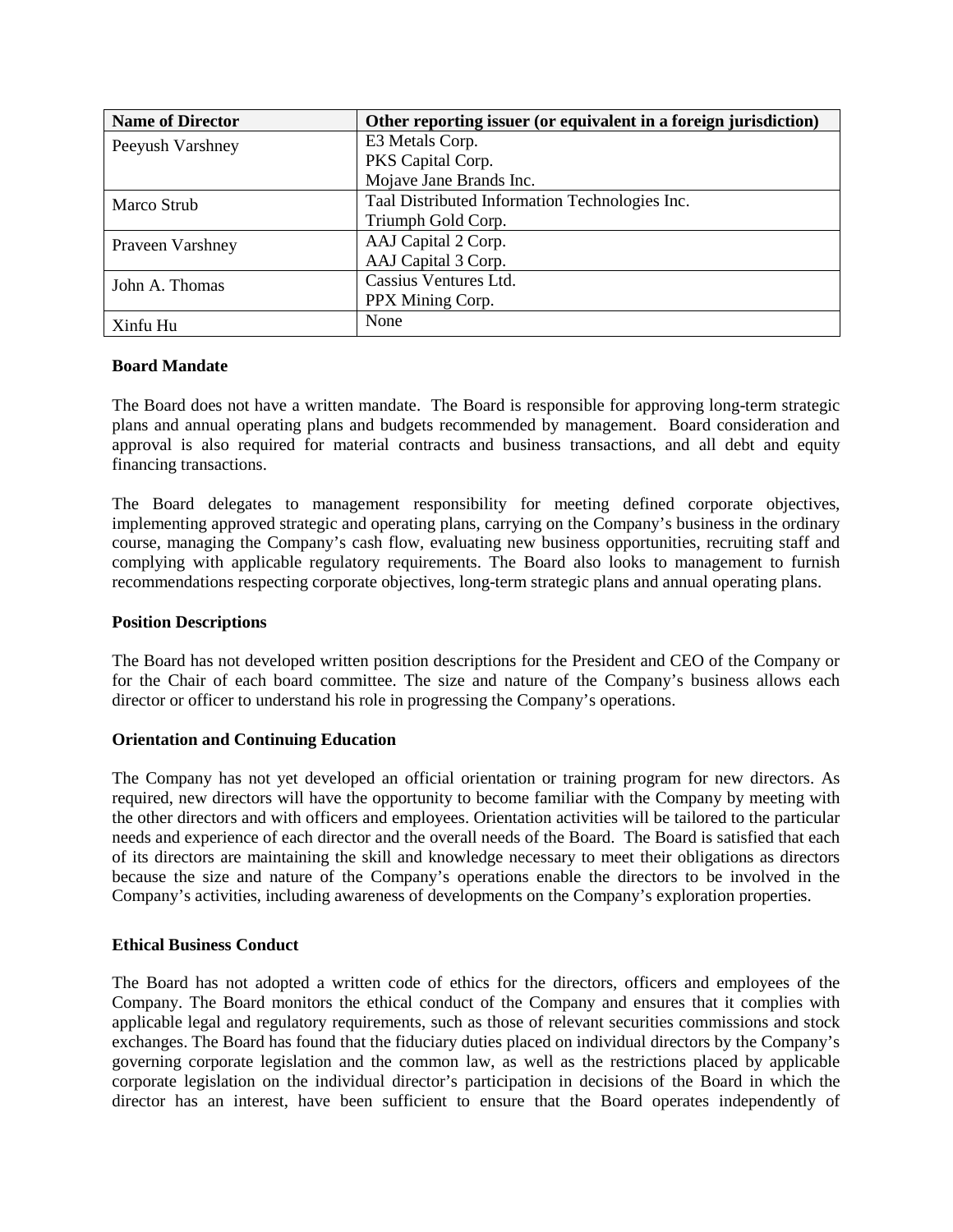management and in the best interests of the Company. In the future, as the Company grows, the Board will consider adopting a written code of ethics.

## **Nomination of Directors**

The Board has not appointed a nominating committee because the Board fulfills these functions.

## **Compensation**

The Board of Directors is responsible for determining all forms of compensation, including long-term incentive in the form of stock options, to be granted to the CEO of the Company and the directors, and for reviewing the CEO's recommendations respecting compensation of the other officers of the Company, to ensure such arrangements reflect the responsibilities and risks associated with each position. When determining the compensation of its officers, the Board considers: (i) recruiting and retaining executives critical to the success of the Company and the enhancement of shareholder value; (ii) providing fair and competitive compensation; (iii) balancing the interests of management and the Company's shareholders; and (iv) rewarding performance, both on an individual basis and with respect to operations in general.

## **Committees of the Board of Directors**

The Board has appointed an Audit Committee, the members of which are Peeyush Varshney, John A. Thomas and Marco Strub. A description of the function of the Audit Committee can be found in this Information Circular under the heading "Audit Committee". The Board has appointed a Compensation Committee, the members of which are: Peeyush Varshney, Marco Strub and John A. Thomas.

### **Assessments**

The Board has not, as yet, adopted formal procedures for assessing the effectiveness of the Board, its Audit Committee or individual directors. The relatively small size of the Company enables the Board to satisfy itself that individual directors are performing effectively. As the Company grows, the Board will consider adopting formal procedures for evaluating director performance.

# **MANAGEMENT CONTRACTS**

The management functions of the Company are not to any substantial degree performed by any person other than the executive officers and directors of the Company.

Pursuant to the Management Agreement dated May 1, 2007 and amended May 1, 2014 between the Company and VCC, the Company paid \$29,500 per month for management fees and \$5,000 per month for administrative fees to VCC for the years ended June 30, 2018 and June 30, 2019. Effective March 1, 2020, the management fee were reduced to \$15,000 per month. VCC is a British Columbia private company of which Peeyush Varshney, CEO and a director of the Company and Praveen Varshney, CFO and a director of the Company, are directors. VCC is one-third owned by Peeyush Varshney. The Management Agreement contains change of control provisions.

# **ADDITIONAL INFORMATION**

### **Normal Course Issuer Bid**

On July 31, 2018, Company received TSX-V approval for its new Normal Course Issuer Bid ("NCIB") application to purchase at market price up to 8,287,534 common shares, being approximately 5% of the Company's issued and outstanding common shares, through the facilities of the TSX-V. There were no